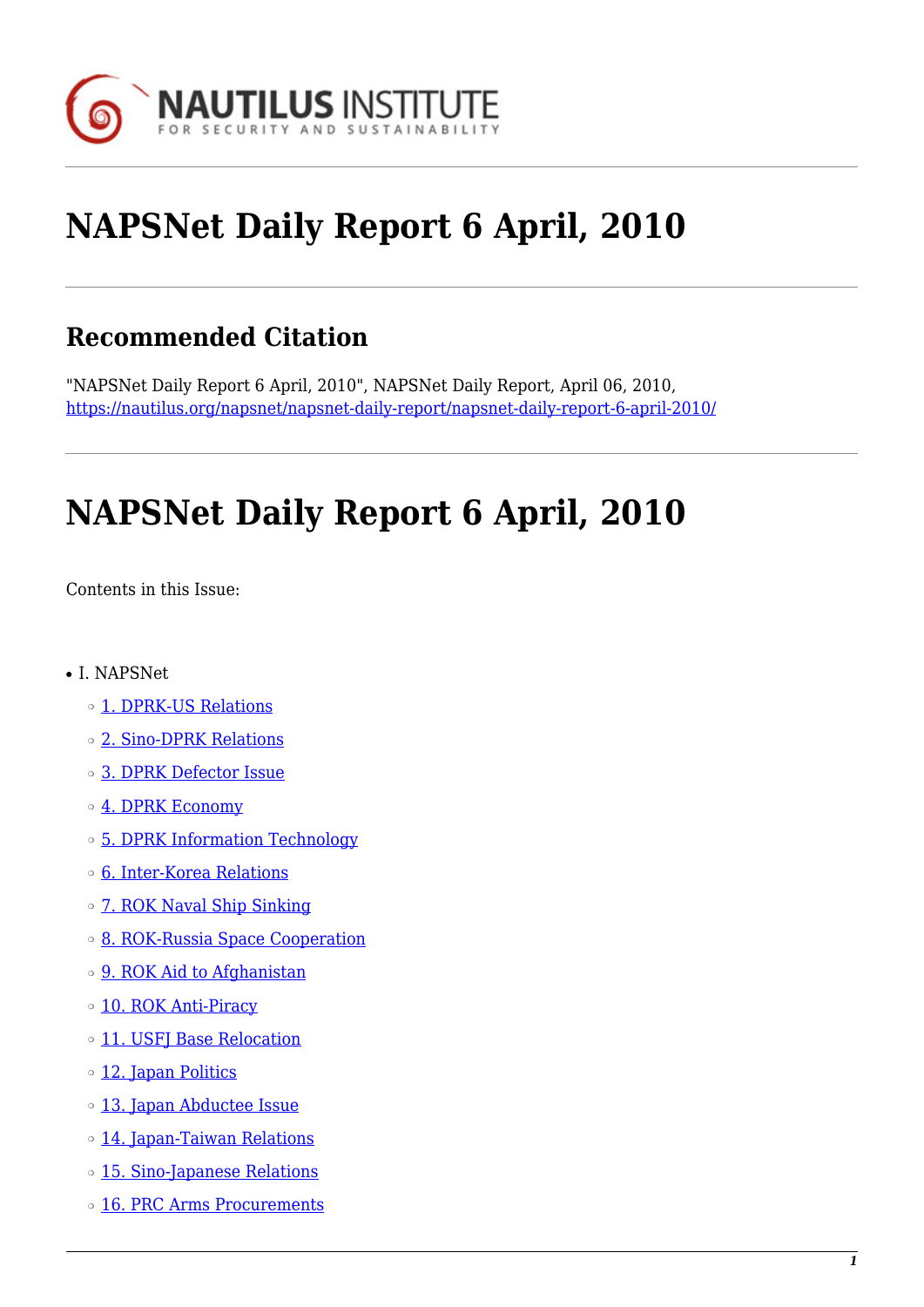- ❍ [17. PRC on Iranian Nuclear Program](#page-6-2)
- ❍ [18. Sino-US Relations](#page-7-0)
- o [19. Sino-US Trade Relations](#page-7-1)
- ❍ [20. PRC Tibet Issue](#page-7-2)
- o [21. PRC Cyber Security](#page-8-0)
- ❍ [22. PRC Environment](#page-8-1)
- II. PRC Report
	- o [23. PRC Civil Society](#page-8-2)
	- ❍ [24. PRC Environment](#page-9-0)

[Preceding NAPSNet Report](https://nautilus.org/mailing-lists/napsnet/dr/2010-2/napsnet-daily-report-5-april-2010/)

MARKTWO

## **I. NAPSNet**

## <span id="page-1-0"></span>**1. DPRK-US Relations**

Agence France Presse ("US SAYS N.KOREA SOLDIERS' REMAINS 'HUMANITARIAN ISSUE'", 2010/04/05) reported that the United States said Monday it wanted to cooperate with the DPRK on returning the remains of US servicemen killed in the 1950-1953 war, saying the issue should be separate from other disputes. The DPRK's military has urged a resumption of joint recovery efforts, warning that if the United States did not agree it would be wholly responsible if "thousands of US remains buried in our country are washed off and lost." State Department spokesman Philip Crowley disputed the DPRK's assertions that United States had turned a humanitarian issue into a political one. "We have an abiding interest in the return of remains of Americans in North Korea. We think that cooperation should continue on its own merits as a humanitarian issue," Crowley told reporters.

Yonhap News ("U.S. TO RESUME DIGGING REMAINS OF AMERICAN SOLDIERS IN N. KOREA AFTER 6-WAY TALKS REOPENING: STATE DEPT.", 2010/04/05) reported that the United States Monday hinted it will restart excavation of the remains of American soldiers in the DPRK after Pyongyang returns to the six-party talks on its nuclear dismantlement. "We have an abiding interest in the return of the remains of Americans in North Korea," said Philip Crowley, assistant secretary of state for public affairs. Crowley, however, added, "In terms of a broader bilateral relationship, clearly we've told them that a strong and more diverse bilateral relationship is related to the sixparty talks."

### <span id="page-1-1"></span>[\(return to top\)](#page-0-0)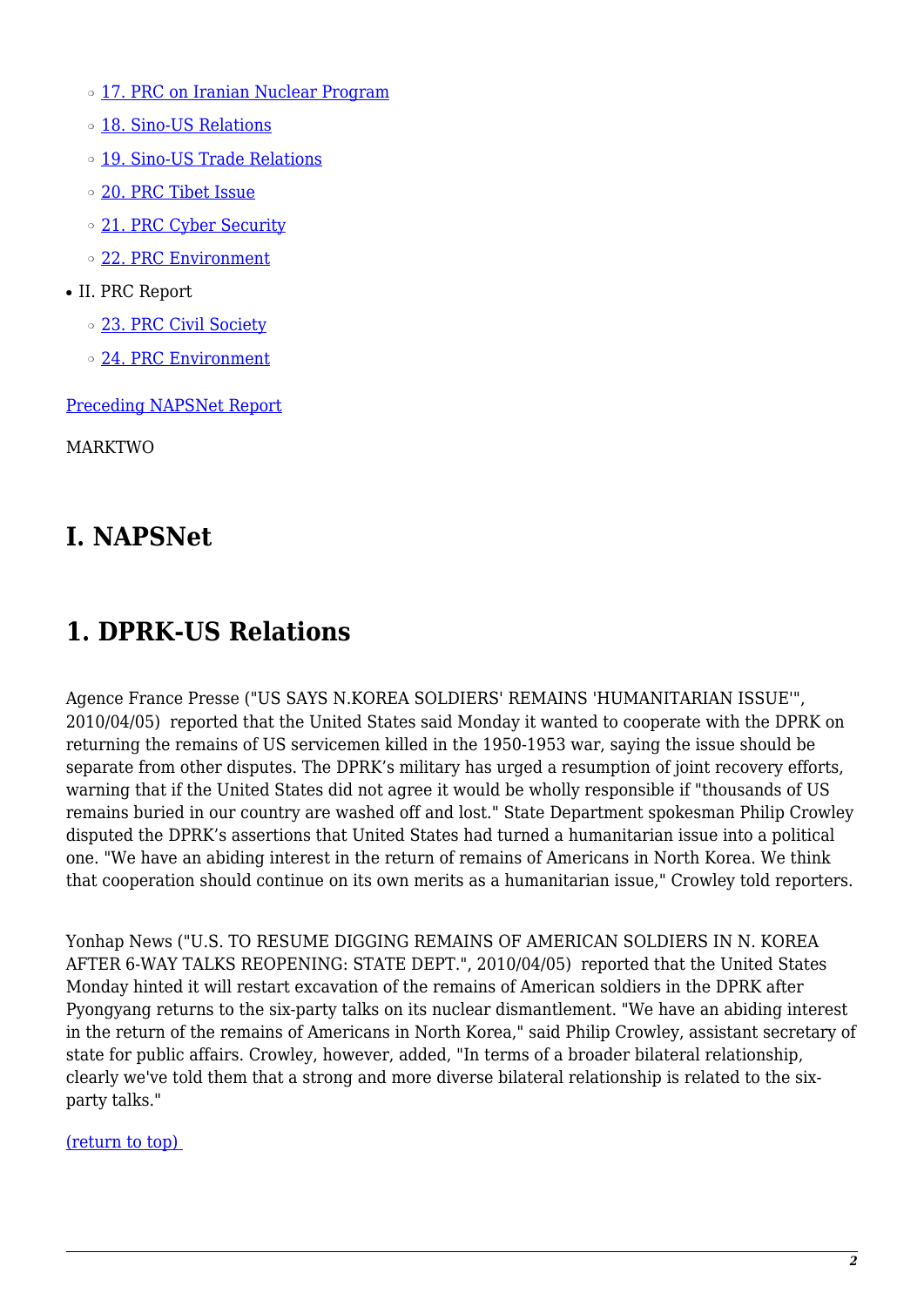## **2. Sino-DPRK Relations**

JoongAng Ilbo ("KIM'S TRIP TO CHINA APPEARS DELAYED", 2010/04/05) reported that DPRK leader Kim Jong-il's much-anticipated trip to the PRC may be delayed until late April, sources here said yesterday. "There is a possibility that Kim may delay his visit to sometime later in April as Chinese President Hu Jintao will visit Washington to attend the nuclear security summit and tour three South American nations, including Brazil," the source said. "Kim's trip will likely take place sometime after April 18 when Hu finishes his overseas trips."

Yonhap News ("SEOUL STILL KEEPING CLOSE WATCH ON N.K. LEADER'S POSSIBLE TRIP TO CHINA", 2010/04/05) reported that the ROK continues to closely watch DPRK leader Kim Jong-il's movement as signs still point to his imminent trip to the PRC, a spokesman for Seoul's foreign ministry said Monday. "There is circumstantial evidence (of Kim's imminent trip to China)," ministry spokesman Kim Young-sun told a press briefing. "(The government) is closely following the possibility," he added. "We believe all the preparations have been completed, but they appear to be still waiting for the right timing," the official said without elaborating, asking not to be identified because of the sensitivity of the issue.

Yonhap ("S. KOREA BELIEVES N. KOREAN LEADER MAY VISIT CHINA AROUND APRIL 25: SOURCE", Seoul, 2010/04/06) reported that DPRK leader Kim Jong-il could make a trip to the DPRK late this month. Won Se-hoon, head of the National Intelligence Service, was quoted as telling the parliament's intelligence committee that Kim could travel to the PRC around April 25, considering his likely attendance in his late father's birthday ceremony on April 15 and the overseas travel schedule of PRC President Hu Jintao, according to a lawmaker who was present in the meeting.

<span id="page-2-0"></span>[\(return to top\)](#page-0-0) 

## **3. DPRK Defector Issue**

Agence France Presse ("N.KOREA WEBSITE THREATENS TOP DEFECTOR WITH DEATH", 2010/04/05) reported that the DPRK's official website Monday threatened a top-ranking defector with death over his criticism of Pyongyang's regime during trips to the United States and Japan. Hwang Jang-Yop "will not be safe anywhere", the Uriminzokkiri website warned in a commentary. The commentary described Hwang as a "traitor and human scum" and said he had "viciously slandered our dignity and system" during his trips.

### <span id="page-2-1"></span>[\(return to top\)](#page-0-0)

### **4. DPRK Economy**

Institute for Far Eastern Studies ("DPRK LEGAL EFFORTS TO STRENGTHEN PLANNED ECONOMY FOLLOW CURRENCY REFORMS ", 2010/04/05) reported that it has recently been verified that following the currency reforms at the end of last year, the DPRK passed 11 laws revising and reforming the system of government control over the economy. Among these measures is a law banning the black market sales of grain. The DPRK's food administration law, revised last November 3, clearly bans the black market trade and smuggling of grains, and sets the punishment for such activities as the confiscation of the grains in question. In addition, an order was passed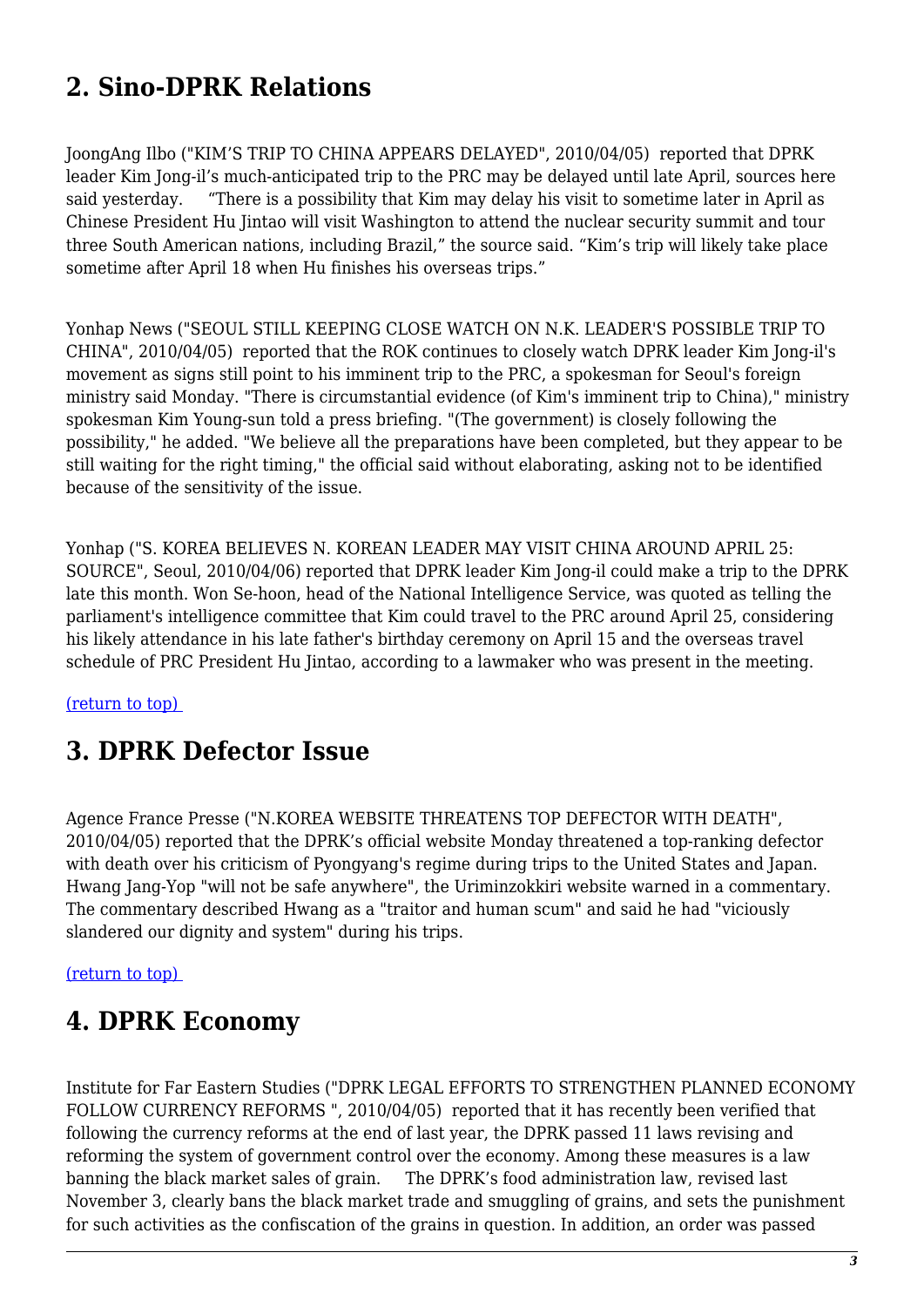down stating that when food supplies are rationed to a labor management office, they are to be distributed in accordance with a worker's efforts, position, and productivity. On the same day, a new agricultural law was passed that stated if organizations and groups that were granted land for private plots failed to meet state-set harvest quotas, the plots could be confiscated.

<span id="page-3-0"></span>[\(return to top\)](#page-0-0) 

## **5. DPRK Information Technology**

Korea Times ("NK GOES FOR LINUX-BASED OPERATING SYSTEM", 2010/04/05) reported that according to researchers at the ROK Science and Technology Policy Institute (STEPI), the DPRK's Linux-based "RED Star" software is mainly designed to monitor the Web behavior of its citizens and control information made available to them. However, the computer operating system does represent DPRK efforts to advance its computer technology, which lags as a result of the country's isolation, relying on Linux and other open-source software, said Kim Jong-seon, a STEPI researcher. "The fact that North Korea established a computer operating system to control the flow of information within the country is meaningful in itself. By improving its ability to develop Linux-based programs, North Korea seems to be looking to expand the use of its computer programs in more areas," he said.

### <span id="page-3-1"></span>[\(return to top\)](#page-0-0)

## **6. Inter-Korea Relations**

Reuters (Jon Herskovitz And Christine Kim , "WAR STILL RAGING FOR SOUTH KOREAN POWS IN NORTH", 2010/04/05) reported that somewhere in the DPRK, more than 500 ROK prisoners of war have been held for more than half a century, all but certain to spend their final days in the secretive state without a chance of returning home. The 560 are all who remain alive of what Seoul estimates were about 80,000 ROK soldiers who were left when a ceasefire ended the 1950-53 Korean War. Pyongyang has denied for decades it has been holding any ROK POWs, saying the tens of thousands stayed on their own accord. Now it is nearly impossible for the DPRK to let any POWs leave because it does not want to risk being exposed in a falsehood it has maintained for decades, analysts said. President Lee Myung-bak has pressed the DPRK to return the POWs and wants to use the 60th anniversary of the outbreak of the war to launch a joint effort with Pyongyang for the recovery of soldiers left on the other side of the border.

### <span id="page-3-2"></span>[\(return to top\)](#page-0-0)

## **7. ROK Naval Ship Sinking**

Christian Science Monitor ("SOUTH KOREA'S LEE CALLS FOR PATIENCE IN CHEONAN SHIP SINKING INVESTIGATION", 2010/04/05) reported that ROK President Lee Myung-bak today called for patience in the Cheonan ship sinking investigation. "I believe accuracy is more important than speed in determining the cause of this kind of disaster," said Mr. Lee in a biweekly address broadcast on radio and the Internet. "We should wait patiently, although it will be painful, as a joint investigation team from the government, military, and civilians are already looking into the case." Lee added that the investigation "shouldn't be hasty conjecture or obscure prediction" but instead "based on stern facts and concrete evidence."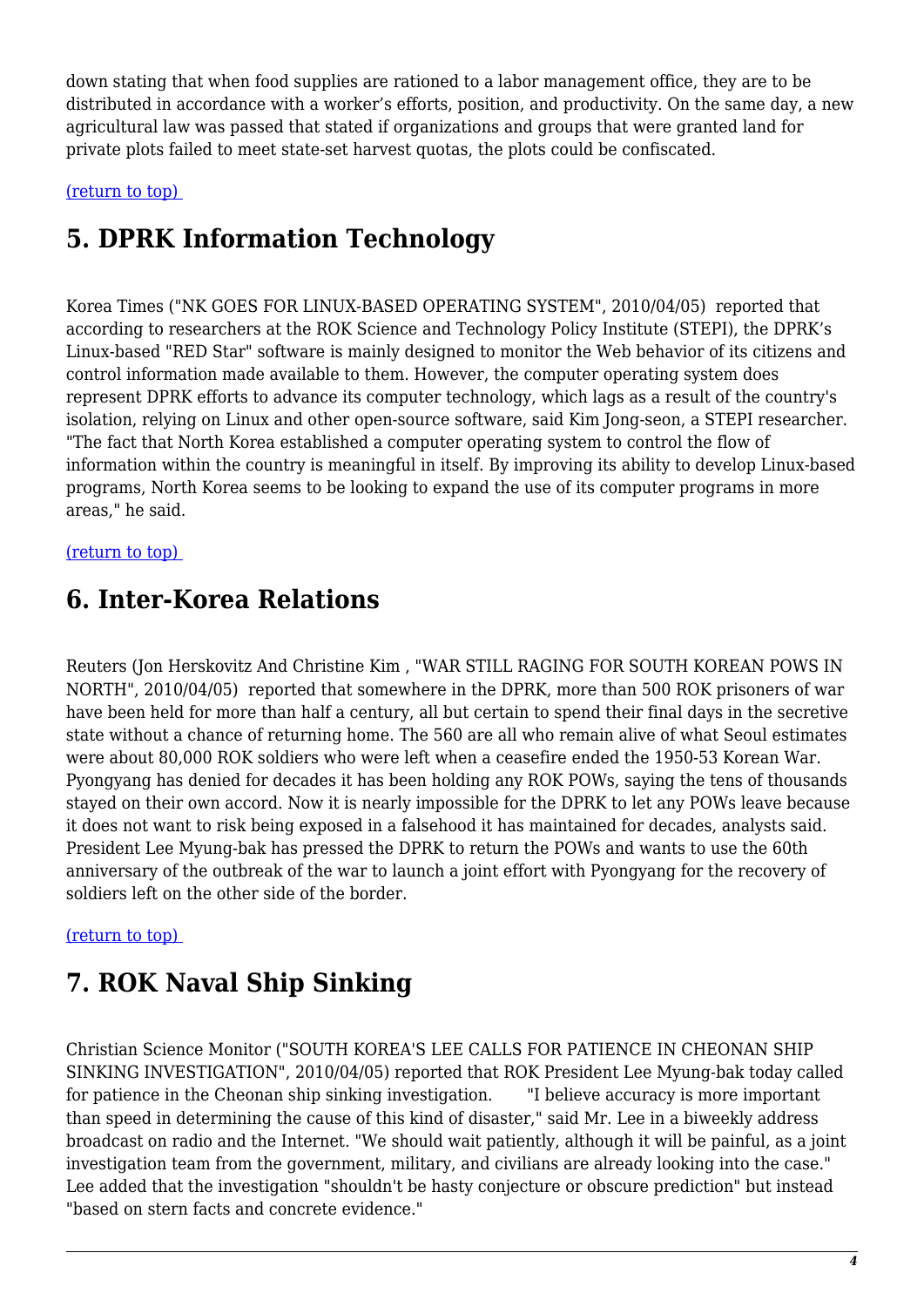Yonhap News ("US ASKED TO SEND EXPLOSIVES EXPERTS ", 2010/04/05) reported that Gen. Walter Sharp, commander of the ROK-U.S. Combined Forces Command (CFC), visited the JCS headquarters in Seoul for talks with Chairman Gen. Lee Sang-eui on the disaster that occurred March 26. Gen. Lee expressed thanks to Sharp for the ongoing U.S. military support and asked the U.S. to dispatch experts on explosives and naval accidents to help determine what caused the 1,200-ton ship to break into two and sink near the tense sea border with the DPRK, the spokesman said. The request is aimed at ensuring the objectivity and neutrality of the ROK government's investigation, he said.

### <span id="page-4-0"></span>[\(return to top\)](#page-0-0)

## **8. ROK-Russia Space Cooperation**

Bernama ("RUSSIA'S FIRST STAGE FOR SOUTH KOREAN SPACECRAFT BROUGHT TO PUSAN", 2010/04/05) reported that the Russian-made first stage for the ROK space launching system Naro-1 has been brought to the ROK airport of Pusan, the Chief of Information Services of the Polyot Corporation Leonid Shirobokov told Russia's Itar-Tass news agency Monday. On April 4 the Ruslan heavy transport plane safely brought the precious space cargo to Pusan airport. Itar-Tass had earlier reported from Seoul that the first stage of the carrier rocket will be shipped from Pusan to Naro space center in the southwest of the Korean peninsula, where the rocket will be launched.

### <span id="page-4-1"></span>[\(return to top\)](#page-0-0)

### **9. ROK Aid to Afghanistan**

Yonhap News ("SEOUL TO OPEN NEW HOSPITAL, JOB TRAINING SCHOOL IN AFGHANISTAN", 2010/04/05) reported that the ROK will open a new hospital and a vocational training center in Afghanistan this week, part of its direct and humanitarian assistance for the war-torn nation, the foreign ministry said Monday. A ceremony will be held in Bagram, where both the hospital and training center are located, on Sunday (local time), to mark the opening of the facilities, according to ministry spokesman Kim Young-sun.

#### <span id="page-4-2"></span>[\(return to top\)](#page-0-0)

### **10. ROK Anti-Piracy**

Associated Press (Sangwon Yoon, "SKOREAN WARSHIP CATCHES UP WITH HIJACKED TANKER", Seoul, 2010/04/06) reported that an ROK navy destroyer caught up with a hijacked supertanker carrying about \$160 million of crude oil and was maneuvering nearby in the Indian Ocean, the ROK Foreign Ministry said Tuesday. The tanker was sailing toward Somalia's coast, the ministry said. It declined to offer further details, including the exact location of the tanker and destroyer, citing operational security and safety concerns. "It looks like negotiations might happen, but we can't confirm anything because the hostages as well as the oil tanker are at risk," said Lim Jeong-taek, a Foreign Ministry spokesman.

#### <span id="page-4-3"></span>[\(return to top\)](#page-0-0)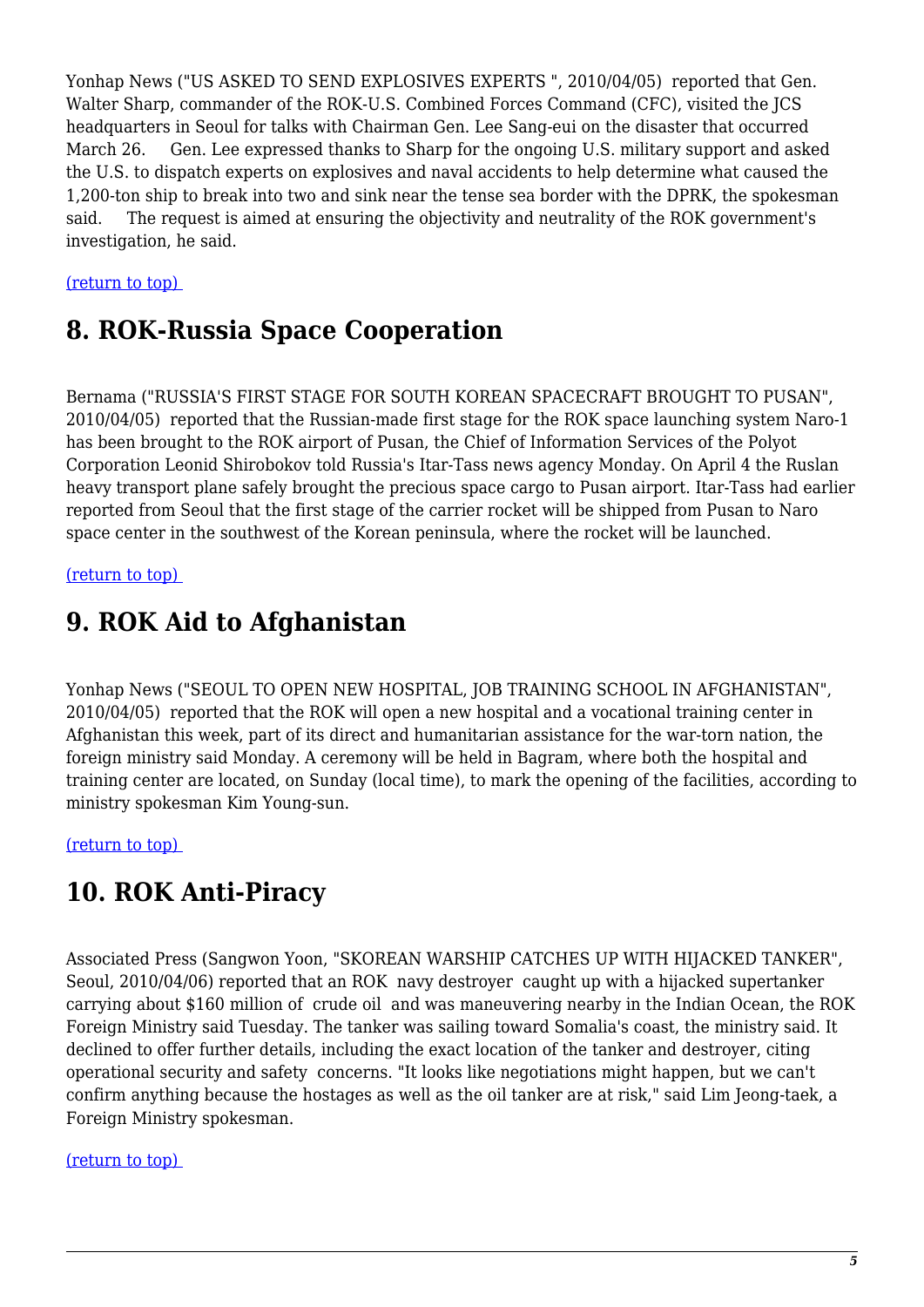## **11. USFJ Base Relocation**

Kyodo News ("TOKYO TELLS OKINAWA ON PLAN TO MOVE FUTENMA OUTSIDE FIRST", 2010/04/05) reported that Chief Cabinet Secretary Hirofumi Hirano has told Okinawa Gov Hirokazu Nakaima that the government plans to transfer a U.S. Marine base in Okinawa Prefecture first to Tokunoshima Island in Kagoshima Prefecture, in line with his pledge to move it outside Okinawa, several government sources said Monday. The top government spokesman, who has headed a government panel aimed at finding a relocation site, conveyed the plan to Nakaima when they met at a Tokyo hotel last Thursday, the sources said. After transferring the U.S. Marine Corps' Futenma Air Station to the island, the government of Prime Minister Yukio Hatoyama then plans to construct a heliport on the Marines' Camp Schwab in Nago, also in Okinawa, and eventually relocate the facility to an artificial island to be built in waters off the Katsuren Peninsula in eastern Okinawa, according to the sources.

<span id="page-5-0"></span>[\(return to top\)](#page-0-0) 

## **12. Japan Politics**

Reuters ("NEARLY HALF OF JAPAN'S VOTERS SUPPORT NO PARTY", 2010/04/05) reported that nearly half of Japan's voters support no political party, according to a poll released on Monday, a sign of mounting frustration with both ruling and opposition parties ahead of an election expected in July. Hoping to attract some of these dissatisfied voters, former finance minister Kaoru Yosano and other opposition Liberal Democratic Party (LDP) rebels are aiming to start a new party this week. The survey by the Yomiuri newspaper showed voter support for the ruling Democrats fell to 24 percent and that for the main opposition LDP dropped to 16 percent.

### <span id="page-5-1"></span>[\(return to top\)](#page-0-0)

## **13. Japan Abductee Issue**

Kyodo News ("N. KOREAN DEFECTOR SAYS HE HAS NO KNOWLEDGE OF ABDUCTEE YOKOTA ", 2010/04/05) reported that Hwang Jang Yop, a former high-ranking DPRK official who defected to the ROK in 1997, told Japanese lawmakers in Tokyo on Monday he has no knowledge of Megumi Yokota, who was abducted to the DPRK from Japan as a teenager and who Pyongyang claims to have died. ''I don't know Megumi Yokota. I have heard that a Japanese was abducted and involved in teaching the Japanese language to agents,'' Hwang was quoted as saying by several lawmakers who attended a meeting with him. Hwang also said if any abductees are alive and remaining in the reclusive state, it could be because ''they do not want to go back as they receive good treatment'' or because the country ''keeps them from returning as they are in an important position and know secrets.''

<span id="page-5-2"></span>[\(return to top\)](#page-0-0) 

## **14. Japan-Taiwan Relations**

Agence France Presse ("EX-JAPAN PM ASO TO MEET TAIWAN PRESIDENT: REPORT", 2010/04/05) reported that former Japan premier Taro Aso, who angered the PRC when he hailed Taiwan as a law-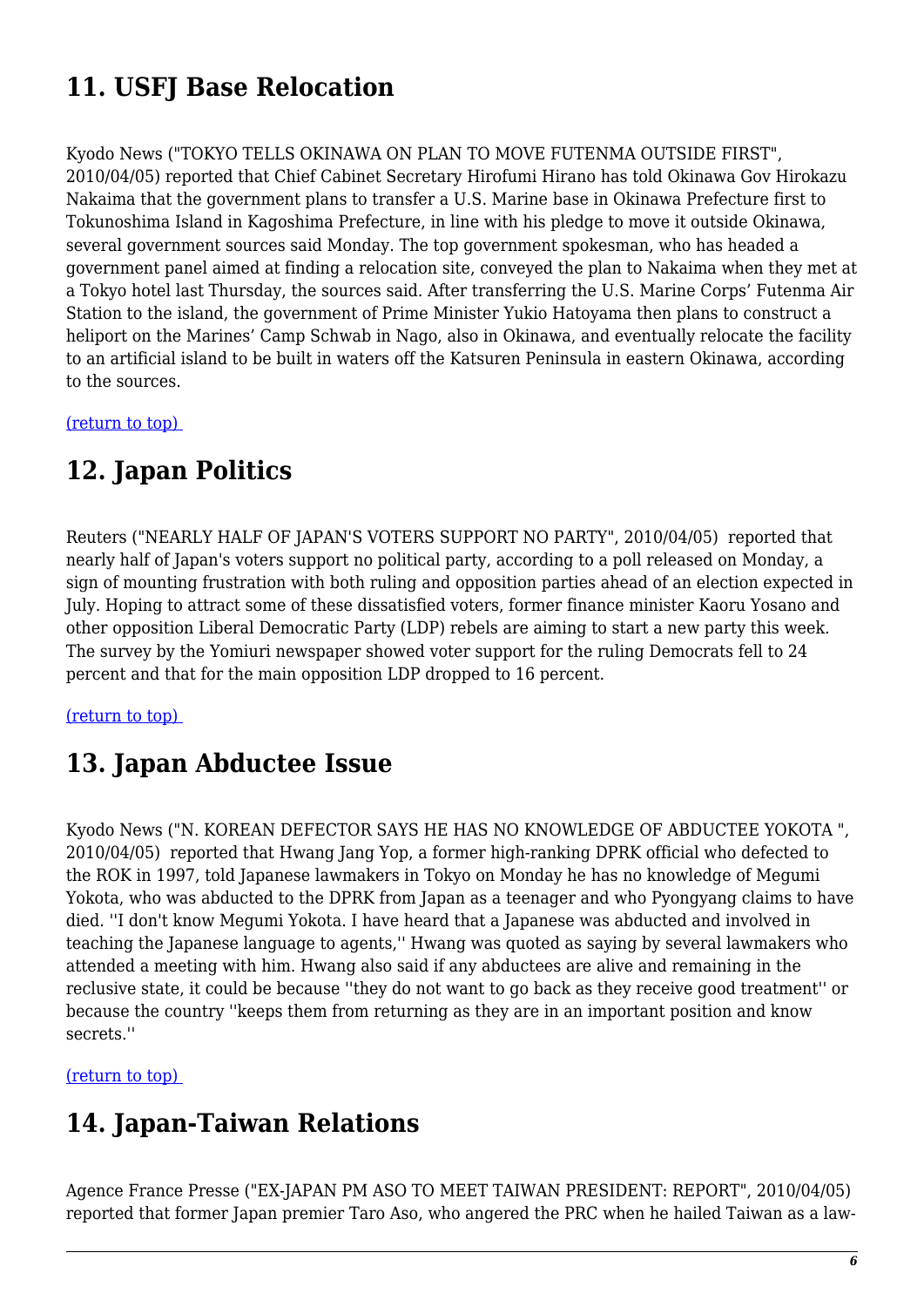abiding "country", is expected to meet the island's President Ma Ying-jeou, local media reported Monday. Aso arrived in Taiwan Monday at the invitation of Jeffrey Koo, chairman of Chinatrust Financial Holding, Taiwan's leading commercial bank. "The visit will be helpful to the strengthening of Taipei and Tokyo ties, considering Aso's political influence in Japan," foreign ministry spokesman Henry Chen told AFP. Another foreign ministry official said "while the government attaches great importance on the visit, we certainly hope that it won't cause negative impacts on the Taipei-Beijing ties.

<span id="page-6-0"></span>[\(return to top\)](#page-0-0) 

## **15. Sino-Japanese Relations**

Kyodo ("CHINA EXECUTES CONVICTED JAPANESE DRUG SMUGGLER", Beijing, 2010/04/06) reported that the PRC executed convicted Japanese drug smuggler Mitsunobu Akano on Tuesday. Akano, 65, was executed around 9:30 a.m. at a facility in Dalian, Liaoning Province, Japanese diplomats said, the first time the PRC has executed a Japanese national since the two countries normalized diplomatic relations in 1972. ''The courts had clear and irrefutable evidence of drug smuggling and the death sentence was handed down and carried out in line with Chinese law,'' Xinhua quoted the Supreme People's Court as saying.

### <span id="page-6-1"></span>[\(return to top\)](#page-0-0)

## **16. PRC Arms Procurements**

Agence France Presse ("RUSSIA SHIPS CHINA 15 S-300 MISSILE SYSTEMS: REPORT", 2010/04/05) reported that Russia has shipped the PRC 15 advanced surface-to-air missile systems, the director of the Russian plant which produces the weapons was cited by news agencies as saying. The truck-mounted air defence S-300 batteries , known by NATO as SA-20 Gargoyles, can target aircraft and ballistic missiles at a range of over 15 kilometres. "We just fulfilled a large contract for the delivery to China of 15 batteries of the new S-300 missile defence systems," Igor Ashurbeili, director of the Almaz-Antei plant was quoted as saying. The contract included the supply of a total of 15 batteries, each usually consisting of four S-300 missiles, he said.

<span id="page-6-2"></span>[\(return to top\)](#page-0-0) 

## **17. PRC on Iranian Nuclear Program**

Global Times ("CHINA READIES FOR NUKE CONFERENCE IN IRAN ", ) reported that the PRC has displayed its increasingly mature diplomacy strategy in tackling the complex Iran issues, experts said after Iran claimed Sunday that the PRC would attend a nuclear disarmament conference in Tehran later this month, several days after a US-hosted nuclear security summit. The two-day conference, scheduled to start April 17, primarily serves to demonstrate that Iran's nuclear plans are for civilian ends rather than military strength, according to the country's nuclear agency, as Western powers ratchet up pressure to impose more sanctions on Iran. "The Chinese have welcomed the Islamic Republic's initiative, and the idea of calling on the world to disarm, and will take part in the Tehran conference," chief Iranian nuclear negotiator Saeed Jalili said.

Reuters ("CHINA SAYS CONSIDERS ATTENDING IRAN NUCLEAR MEETING", Beijing, 2010/04/06)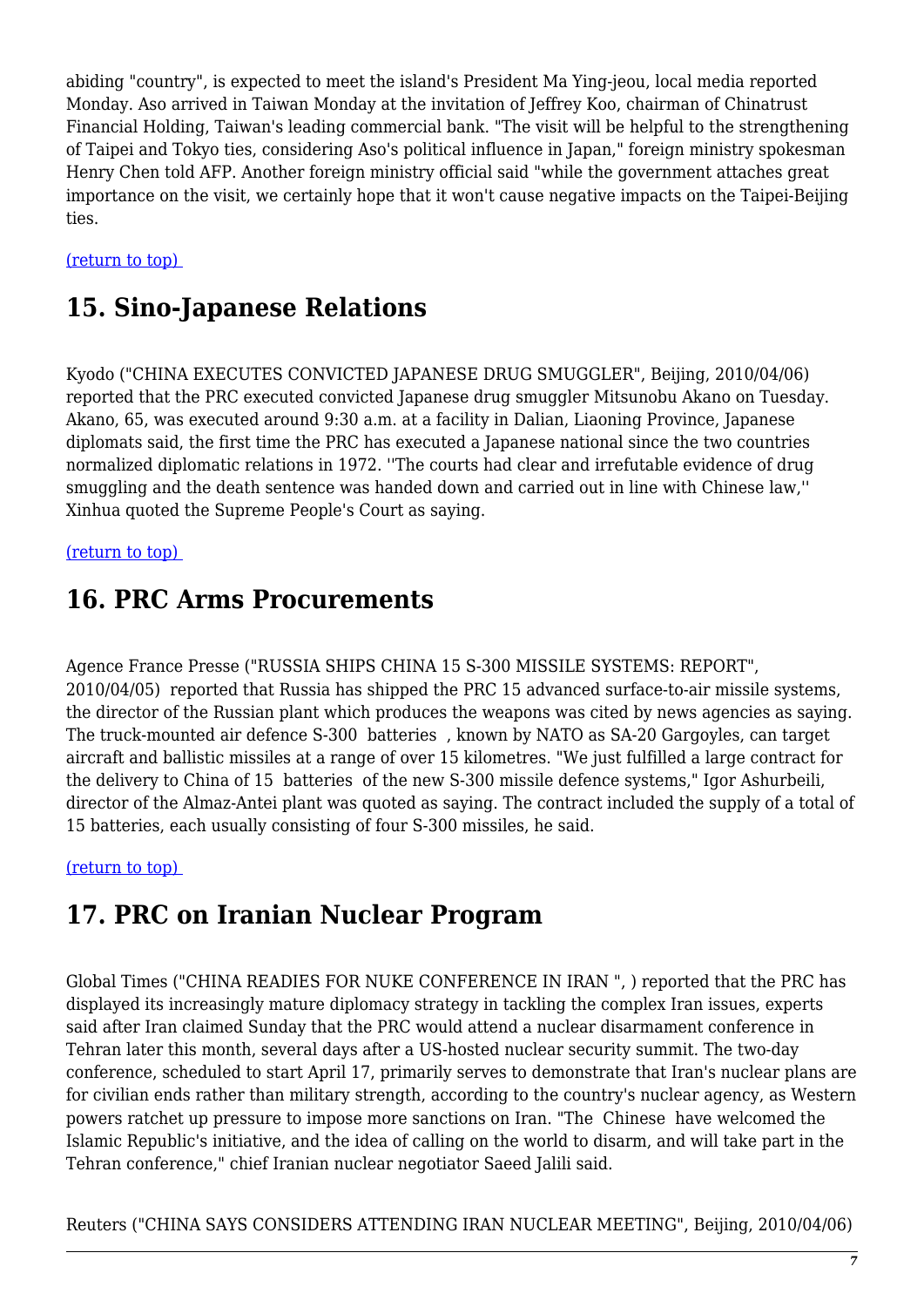reported that the PRC said on Tuesday it was considering whether or not to attend a nuclear disarmament conference in Tehran later this month. "We have received the invitation and are now studying it," PRC Foreign Ministry spokeswoman Jiang Yu told a news briefing without elaborating.

<span id="page-7-0"></span>[\(return to top\)](#page-0-0) 

## **18. Sino-US Relations**

Associated Press ("WHITE HOUSE: IRAN NUCLEAR ISSUE ISN'T WHY US DELAYING REPORT ON CHINA'S CURRENCY POLICIES", 2010/04/05) reported that the White House denies any connection between delaying a report on the PRC's currency policies and seeking the PRC's cooperation on new penalties against Iran for its nuclear program. Treasury Secretary Timothy Geithner said Saturday he was delaying publication because several high-level international meetings in the coming months would be a better way to advance the U.S. position. White House economic adviser Lawrence Summers tells ABC's "This Week" that the Iran matter isn't causing the delay and that those meetings are a good way to have a direct dialogue with the PRC.

### <span id="page-7-1"></span>[\(return to top\)](#page-0-0)

## **19. Sino-US Trade Relations**

Reuters ("CHINA QUIET ON U.S. CURRENCY REPORT DELAY", 2010/04/05) reported that a PRC central bank adviser said Beijing could ease pressure over the yuan by buying more from recessionhit U.S. states, but the PRC had no official reaction on Monday to the Obama administration's delay of a contentious currency report.

Reuters ("CHINA ECONOMIST SEES "ROOM FOR TALK" ON CURRENCY ROW", 2010/04/05) reported that a PRC government economist said on Monday that the U.S. decision to delay a contentious currency report did not mean Beijing will change the value of its currency any time soon. "I believe this is a positive signal. At least the U.S. side has created some room for further consultations and negotiations," said Huo Jianguo, head of the Commerce Ministry's think-thank, of the U.S. decision. "But I don't think there will be a yuan adjustment in the near-term. We need to see whether China's export recovery will be sustained and need to see whether companies can cope with a stronger yuan."

United Press International ("CHINA MAY START REVALUING CURRENCY", 2010/04/05) reported that the PRC may start revaluing its yuan as early as the second half of this year because of its own needs and not due to U.S. pressure, a PRC analyst said. China Daily Monday quoted Jin Canrong, a leading U.S. studies expert at Renmin University of China, as saying the PRC may start revaluing its currency this year, with the move not "yielding to U.S. pressure, but seeing to China's own needs."

<span id="page-7-2"></span>[\(return to top\)](#page-0-0) 

### **20. PRC Tibet Issue**

Agence France Presse ("CHINA TIGHTENING BORDER CONTROL IN TIBET: DALAI LAMA ENVOY", 2010/04/05) reported that the number of exiles from Tibet has declined because the PRC is stepping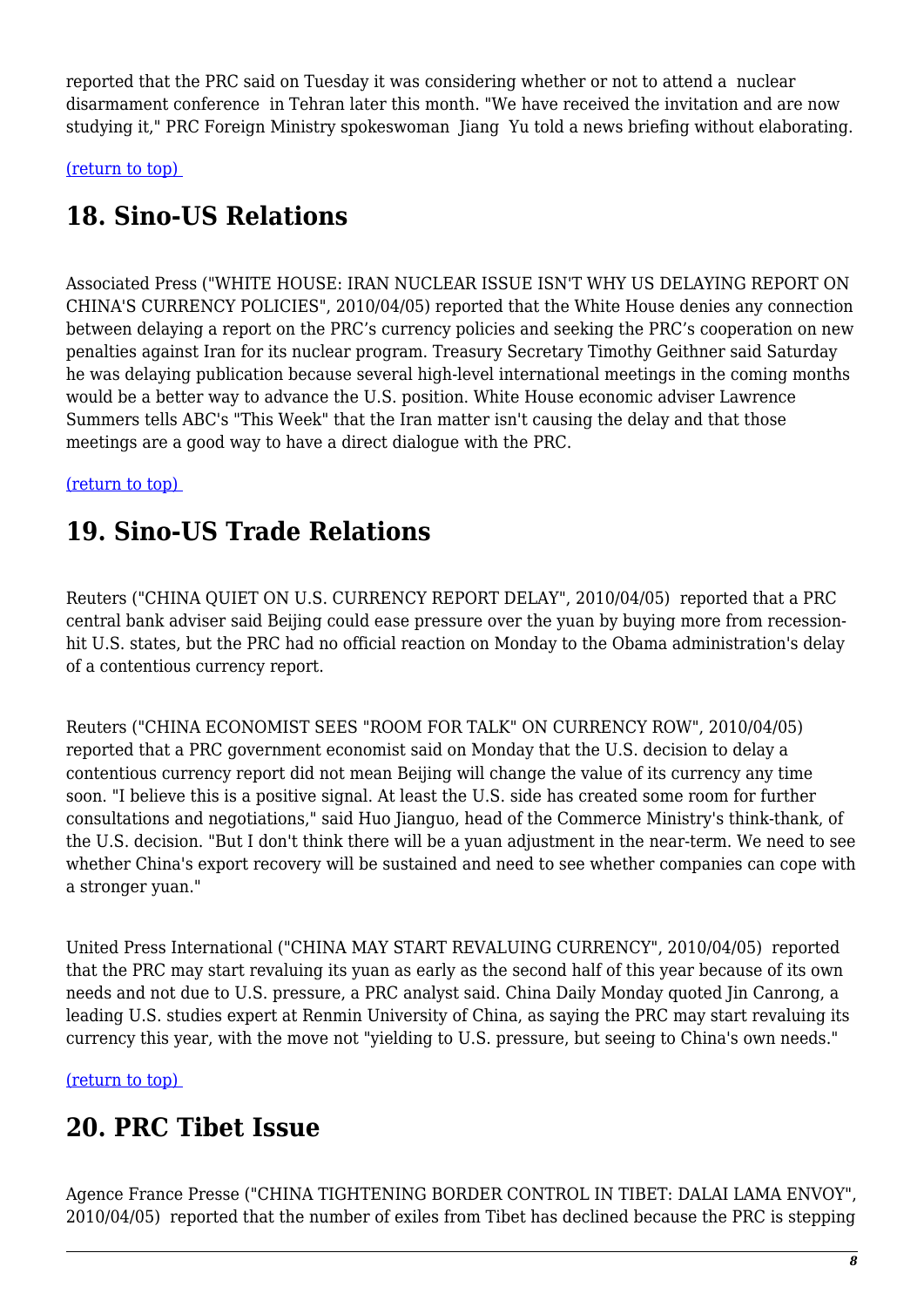up border control in the region, a senior envoy to the Tibetan spiritual leader Dalai Lama said. "Normally until 2008, every year we had on average between 2,500 and 3,000 people who escaped from Tibet. But since the demonstration in March 2008, that number has fallen," said Tempa Tsering, the chief representative of the Buddhist monk who has been based in India since fleeing his Himalayan homeland in 1959. "Last year about 600 have come out," he said. "That's (because) firstly, the restriction in Tibet" by the PRC authorities became tougher and "secondly, in all the mountain paths guarding is strengthened," he said.

<span id="page-8-0"></span>[\(return to top\)](#page-0-0) 

## **21. PRC Cyber Security**

Financial Times ("CYBERCRIME CONCERNS GROW IN CHINA ", 2010/04/05) reported that cybersecurity specialists say China, with the world's biggest internet population with about 400m users , probably boasts the planet's largest group of hackers. The PRC last month became the biggest source of targeted hacking attacks, according to a report by MessageLabs , a research arm of Symantec . The security company says just over a quarter of malicious e-mails sent to gain access to sensitive data came from the PRC. "There are probably no more than 1,000 people in China who are capable of producing genuinely new tools," says Eagle Wan, a veteran PRC hacker who now works for IBM. "But those with basic training who can tweak and use tools are in their hundreds of thousands."

### <span id="page-8-1"></span>[\(return to top\)](#page-0-0)

### **22. PRC Environment**

Reuters ("CHINA SAYS DAMS NOT TO BLAME FOR LOW MEKONG LEVELS", 2010/04/05) reported that the PRC on Monday denied that its dams were reducing water levels on the Mekong River and blamed problems along the river on unusually dry weather, but it also offered to share more data with its neighbors. Leaders of Thailand, Cambodia, Vietnam and Laos, badly hit by the Mekong's biggest drop in water levels in decades, met to discuss management of Southeast Asia's longest waterway. The PRC sent vice foreign minister Song Tao to rebut criticism of the eight hydropower dams it has built or is building in its south."Statistics show the recent drought that hit the whole river basin is attributable to the extreme dry weather, and the water level decline of the Mekong River has nothing to do with the hydropower development," Song said in an official statement after the meeting.

[\(return to top\)](#page-0-0) 

## **II. PRC Report**

## <span id="page-8-2"></span>**23. PRC Civil Society**

China Daily ("CHINA EASTERN AIRLINES DONATES 2 MLN FOR YUNAN DROUGHT", 2010/04/05) reported that China Eastern Airlines donated 2 million RMB to Yunan provincial department of civil affairs for aiding the serious drought disaster in Yunnan province on a disaster relief evening party